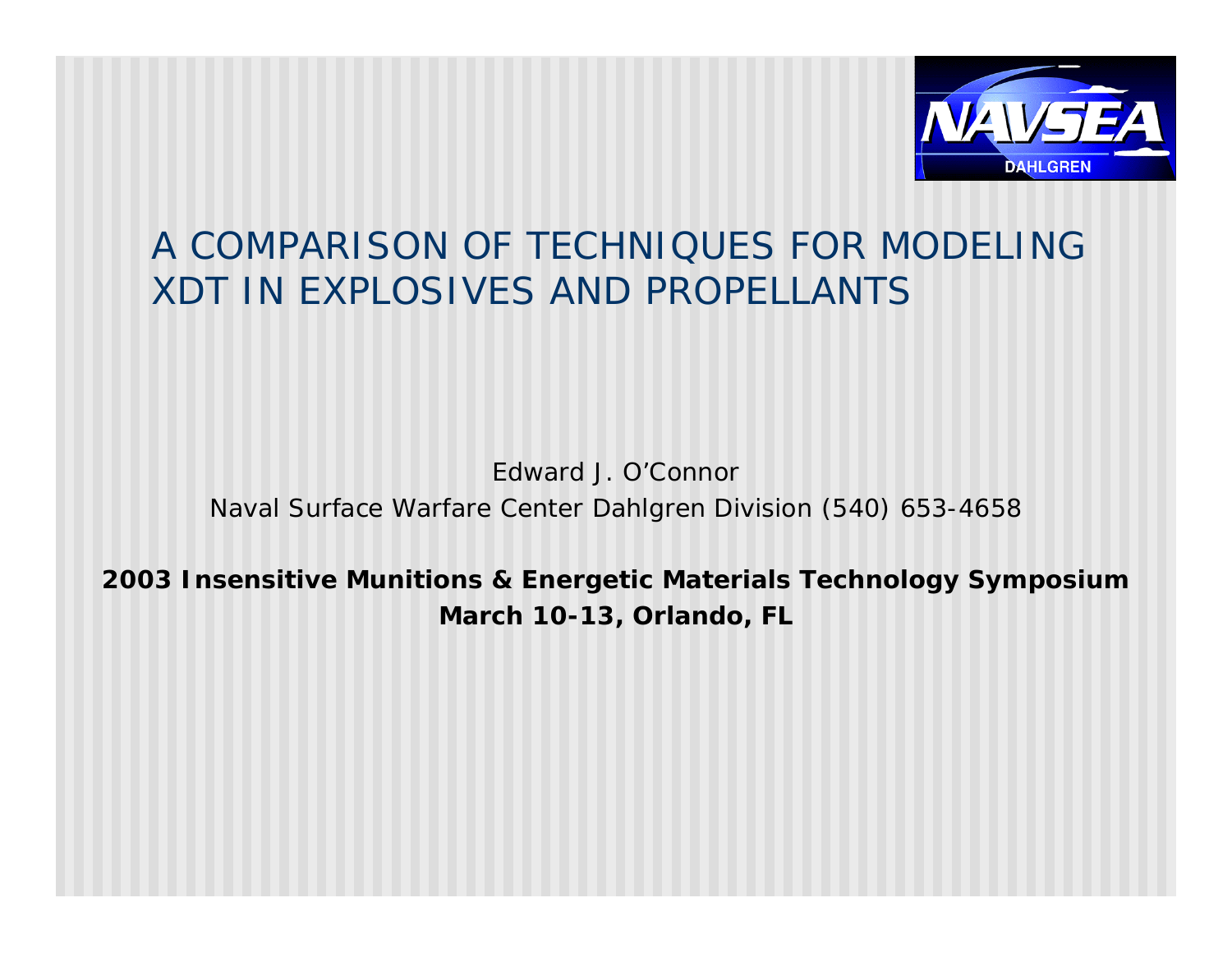# ACKNOWLEDGEMENTS

- **NSWC Carderock Division** 
	- **Dave Wilson**
	- **n** Tom Burton
	- $Bill$  Hoffman
- **n** Lawrence Livermore National Labs
	- $Rich$  Couch
	- **n** Jack Reaugh
- **n** Sandia National Labs
	- **Bill Erikson**
	- **Doug Drumheller**
	- **n** Mel Baer
	- **n** Paul Taylor
	- **n** Gene Hertel
- **n** Lockheed Martin Missiles & Space
	- **Erik Matheson**
	- **n** Ed Olsen
- **n** Other
	- **n** Eric Lundstrom; Lundstrom & Associates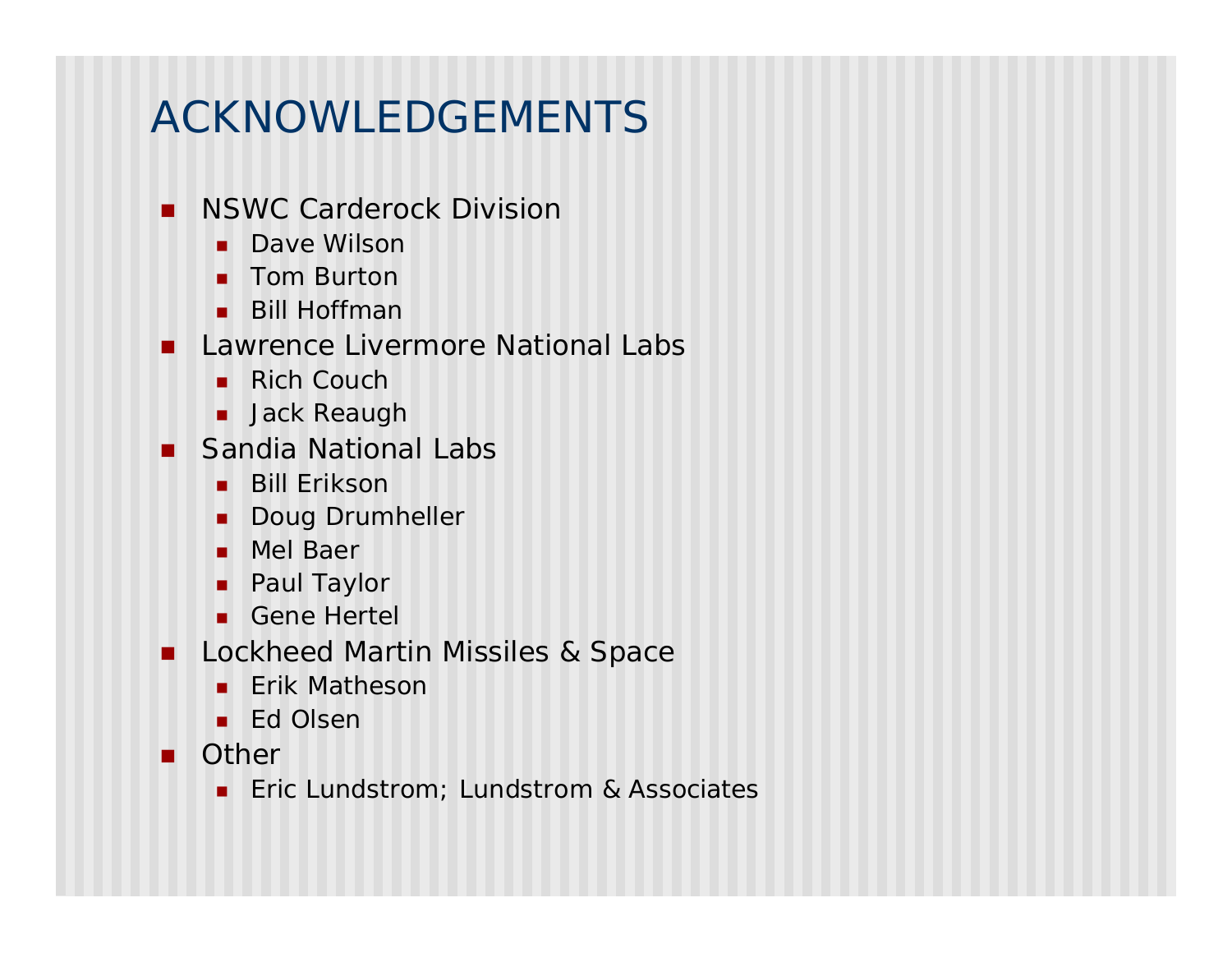### **OVERVIEW**

- Background The SDT methodology
- **n** Phenomenological & Physical aspects of XDT
- **PERMS approach for modeling XDT**
- CDAR approach for modeling XDT
- **Final Thoughts**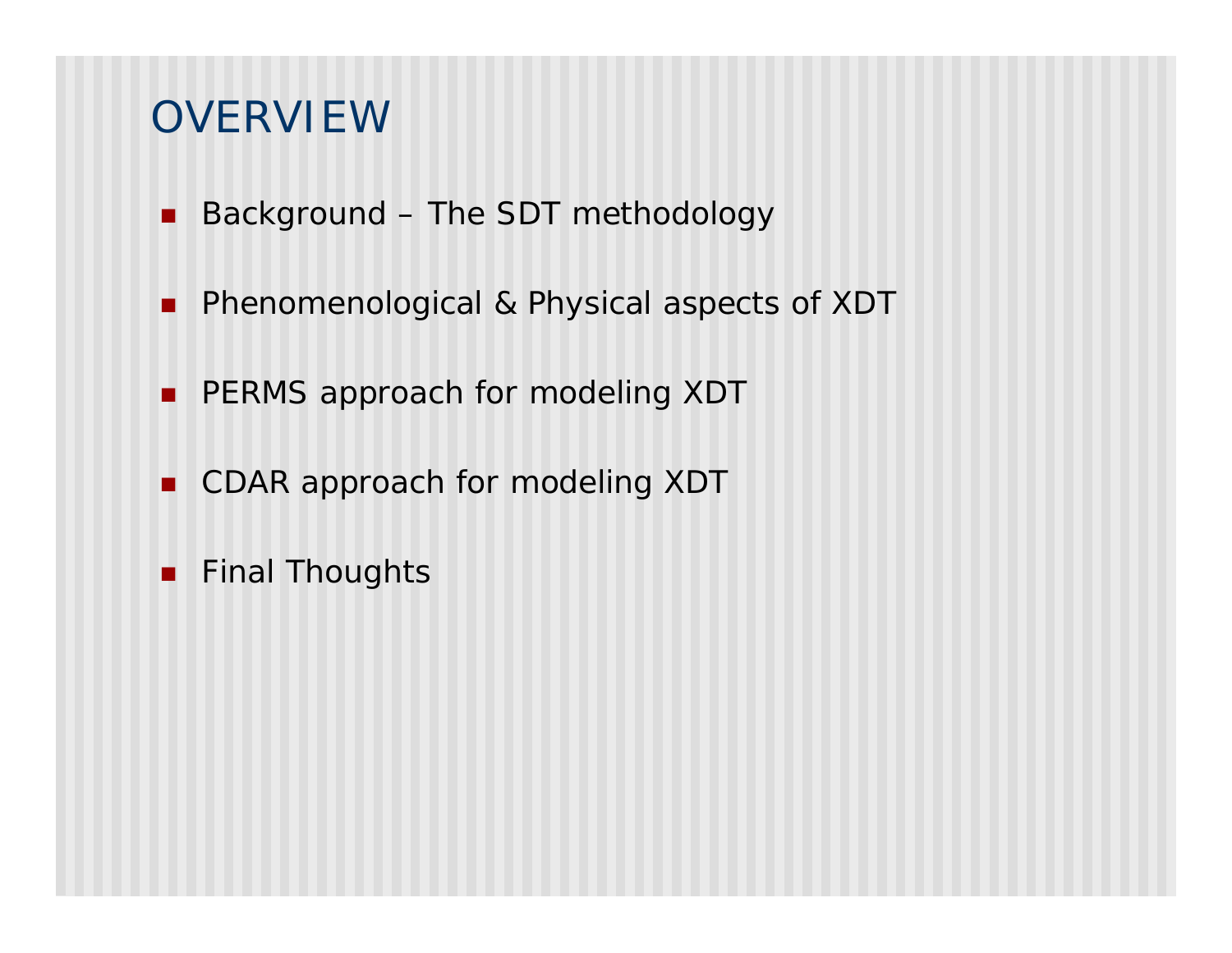## BACKGROUND (SDT)

- **n** 'Shock to Detonation Transition'
- Basis for most hydrocode reactive modeling techniques.
- **n** Structural response primarily Hydrostatic.
- **n** Thermo-mechanical equilibrium.

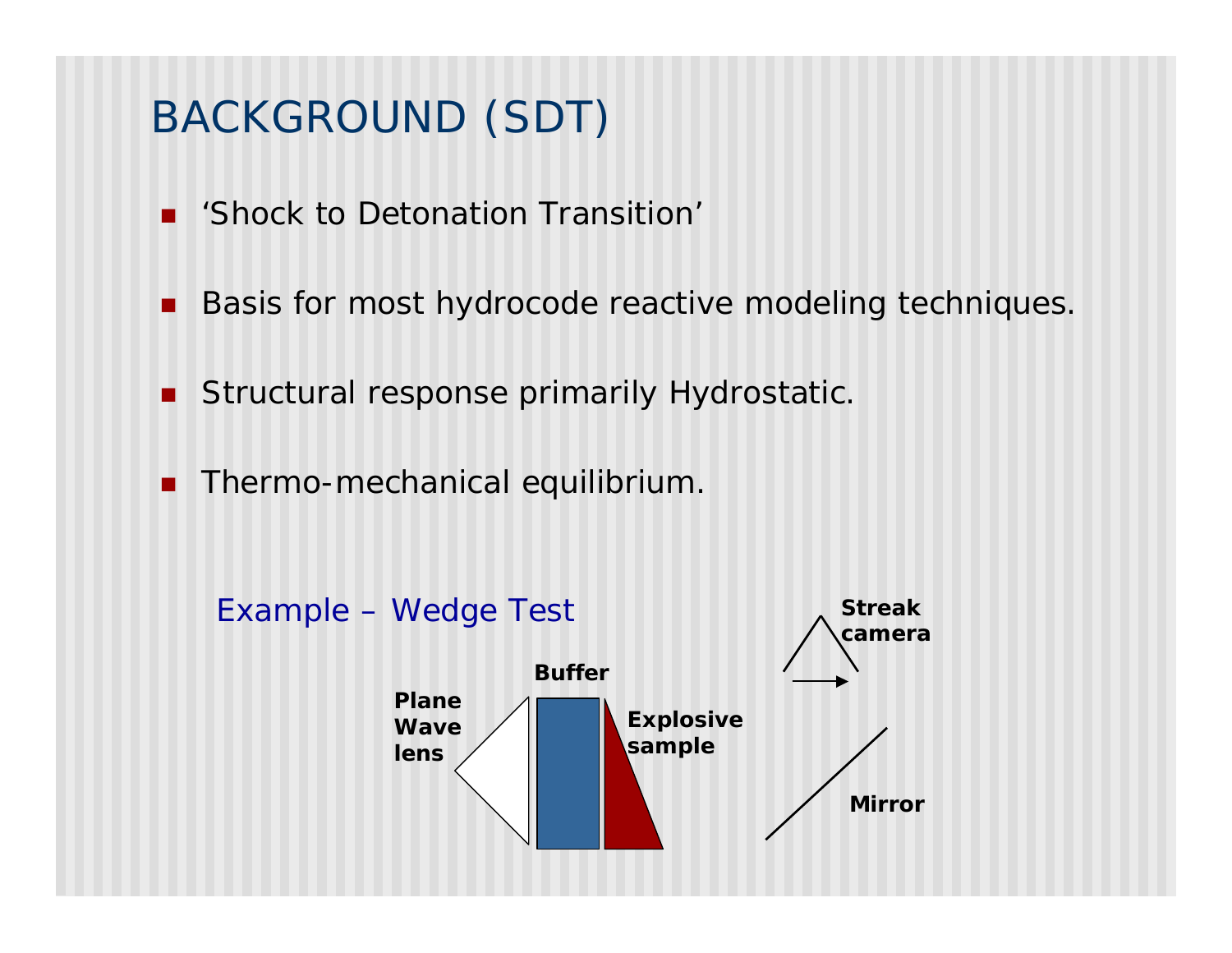# BACKGROUND (SDT)

**Hydrodynamic Conservation** 

**Mass** 

$$
\frac{d}{dt}\int_{b_t} \mathbf{r} \, d\mathbf{v} = 0
$$

Linear Momentum

$$
\frac{d}{dt} \int_{b_t} \mathbf{r} \mathbf{v} \, dv - \int_{\partial b_t} \mathbf{s}^T \hat{\mathbf{n}} \, ds = \mathbf{0}
$$

Energy

$$
\frac{d}{dt} \int_{b_t} \mathbf{r} \left( \frac{1}{2} \mathbf{v} \cdot \mathbf{v} + u \right) dv - \int_{\partial b_t} (\mathbf{s}^T \mathbf{v} - \mathbf{q}) \cdot \hat{\mathbf{n}} \, ds - \int_{b_t} \mathbf{r} \, z \, dv = 0
$$

**n** Chemical Kinetics

$$
\boldsymbol{I'}=f(\boldsymbol{I}\,,p\,\boldsymbol{)}
$$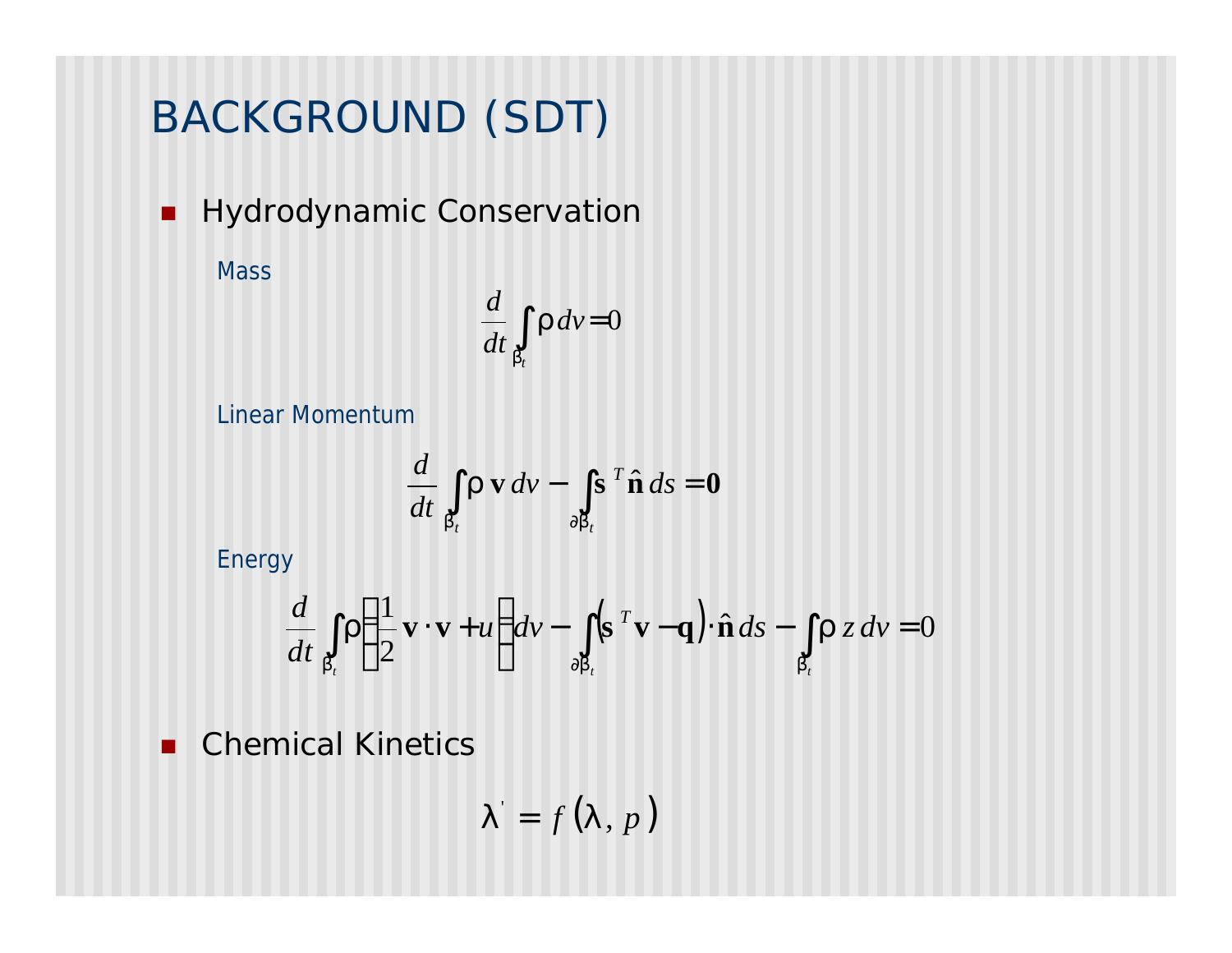# BACKGROUND (SDT)

**n** Mixed-Phase Thermodynamics

Mixture Density

 $\int$ *r* = **j**<sub>*s*</sub>  $\int$ **r**<sub>*s*</sub>  $\int$ *f***<sub>g</sub>** 

Mixture Internal Energy

 $u = g_s u_s + g_g u_g$  *T* = *T<sub>s</sub>* 

Dynamic Equilibrium

 $\mathbf{v} = \mathbf{v}_s = \mathbf{v}_g$ 

Thermal Equilibrium

$$
T=T_s=T_g
$$

Structural Equilibrium

$$
p = p_s = p_g
$$

**n** Constitutive Response

Equation of State  $p = f(\mathbf{r})+g(\mathbf{r},u)$   $\mathbf{s}_{ij} = 2m\mathbf{e}_{ij} + l\mathbf{e}_{kk}\mathbf{d}_{ij}$ 'cold curve' Thermal contribution Linear Elasticity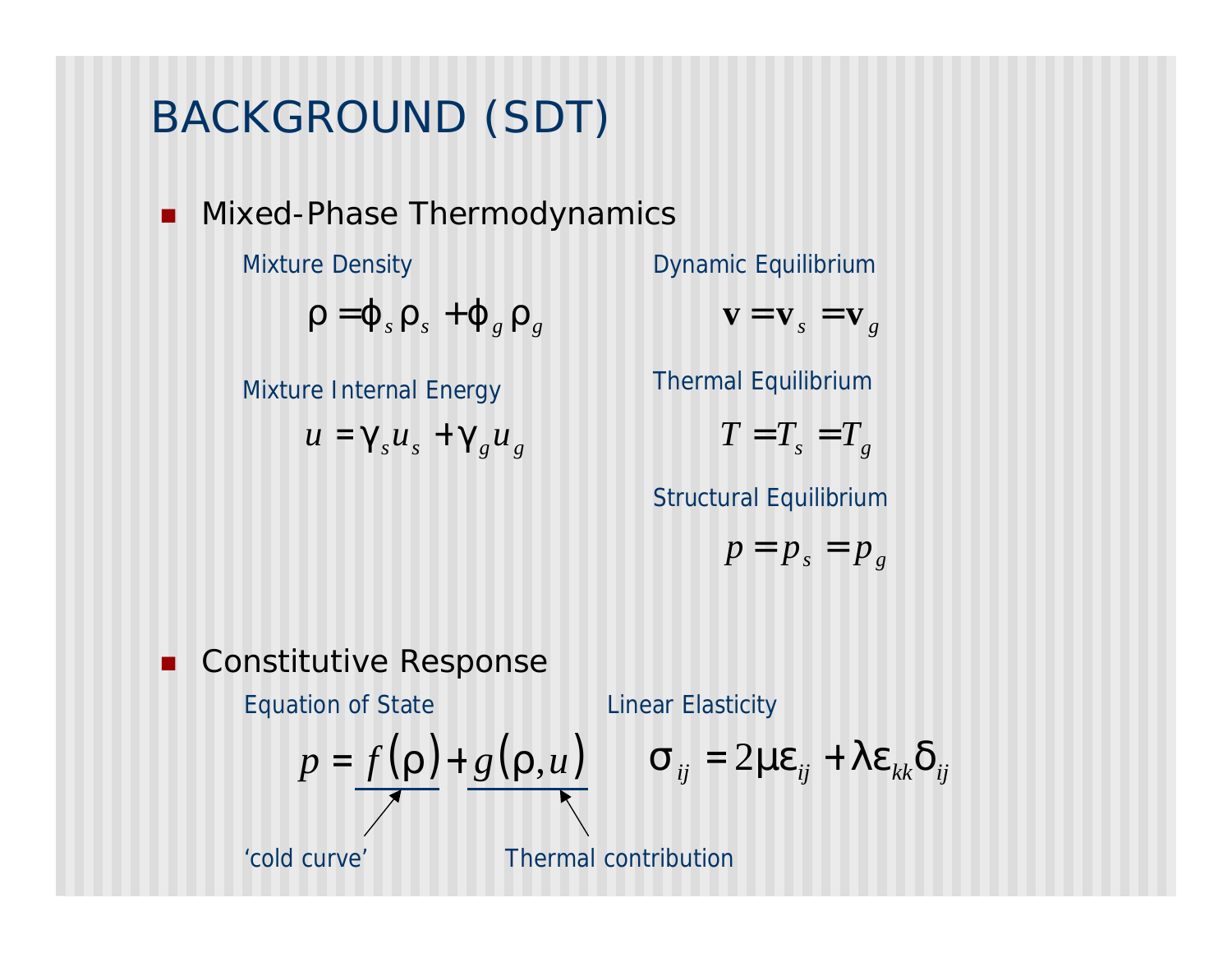- Low Amplitude/Long Duration (LALD) mechanical loading.
	- Delayed detonative or sub-detonative response.
- Phase Disequilibria (transport effects vs hydro timescale)
- Plasticity (J<sub>1</sub>, J<sub>2</sub>) ⇒ Thermal Dissipation.
- Damage (morphological change)  $\Rightarrow$  Sensitization.

Example – Low-speed bullet impact (bare explosive charge)

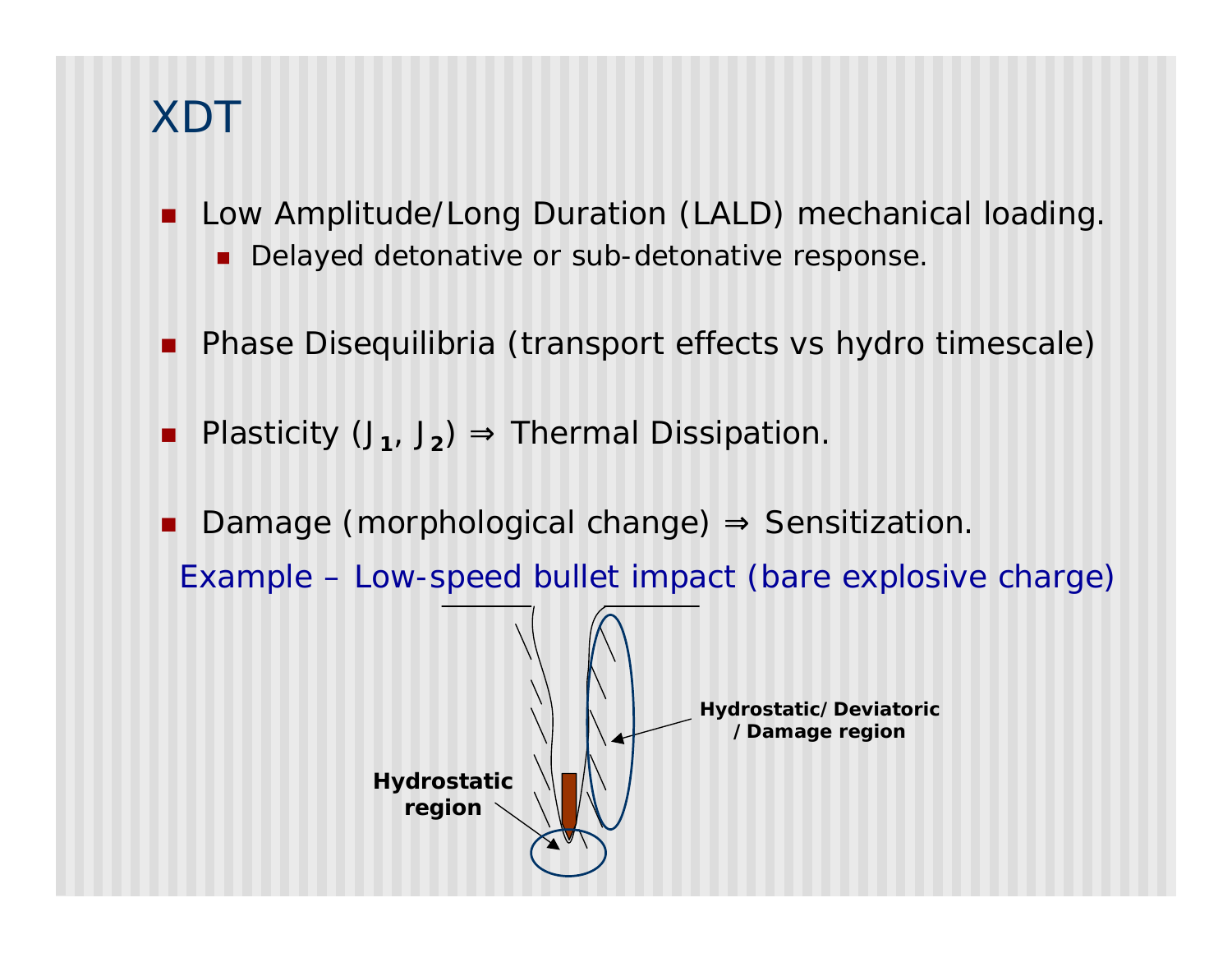**n** Continuum Mixture Theory (Truesdell, 1969) **Mass** 



Linear Momentum

Energy

$$
\frac{d}{dt} \iint_{b_t} \mathbf{j} \, a \, \mathbf{r}_a \mathbf{v}_a dv - \int_{\partial b_t} \mathbf{s} \, a \cdot \hat{\mathbf{n}} \, ds = \left( \int_{b_t} \mathbf{m}_a^+ dv \right)^{1 \text{nter-phase drag, etc.}}
$$

Conduction, Convection, etc

$$
\frac{d}{dt} \iint_{b_t} \boldsymbol{J} \cdot d\boldsymbol{r} \cdot d\left(\frac{1}{2} \mathbf{v}_a \cdot \mathbf{v}_a + u_a\right) dv - \iint_{\partial b_t} (\mathbf{s}^T_a \mathbf{v}_a - \mathbf{q}_a) \cdot \hat{\mathbf{n}} \, ds - \iint_{b_t} a \mathbf{r}_a z_a \, dv + \iint_{b_t} u_a^+ dv
$$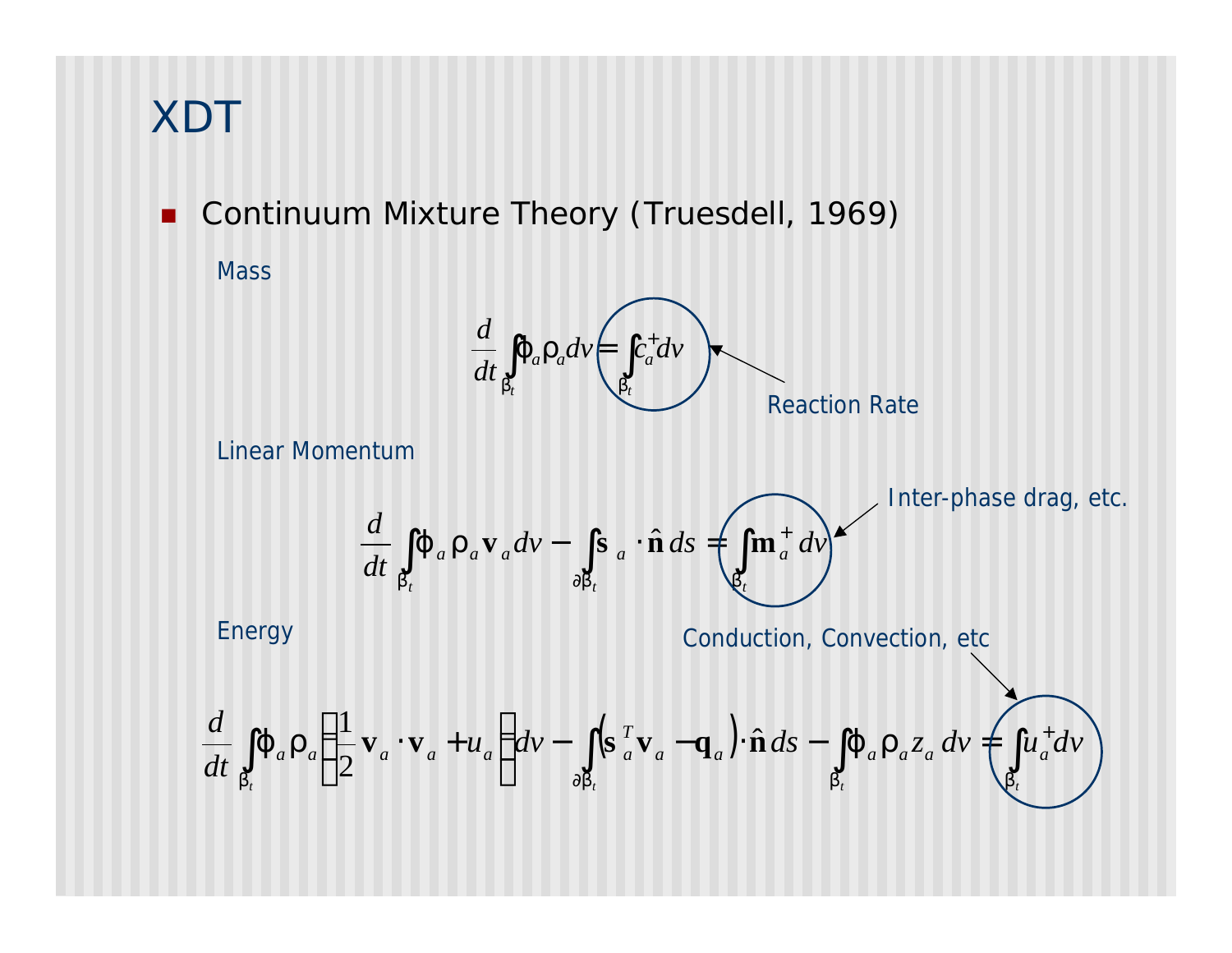### Dissipated plastic work

Total work

$$
W=\int\limits_{0}^{t}\boldsymbol{s}_{ij}(\boldsymbol{t})\boldsymbol{e}_{ij}(\boldsymbol{t})d\boldsymbol{t}
$$

Strain Decomposition

$$
\boldsymbol{e}_{ij}(\boldsymbol{t}) = \boldsymbol{e}_{ij}^{\,e}(\boldsymbol{t}) + \boldsymbol{e}_{ij}^{\,p}(\boldsymbol{t})
$$

Cauchy stress Decomposition

$$
\boldsymbol{\mathbf{s}}_{ij}(\boldsymbol{t})\!=\!\mathbf{s}_{ij}(\boldsymbol{t})\!-\!\frac{1}{3}\boldsymbol{\mathbf{s}}_{kk}(\boldsymbol{t})\boldsymbol{d}_{ij}
$$

 $W = \prod s_{ii}(t)e^{e}(t) + s_{ii}(t)e^{p}(t) - \frac{1}{2}s_{kk}(t)e^{e}(t) - \frac{1}{2}s_{kk}(t)e^{p}(t)dt$ *t p kk e kk p ij*  $\int \left| \frac{s_{ij}(t)e^{e}_{ij}(t) + s_{ij}(t)e^{p}_{ij}(t) - \frac{1}{3} s_{kk}(t)e^{e}_{kk}(t) - \frac{1}{3} s_{kk}(t)e^{p}_{kk}(t) \right|$  $\rfloor$  $\mathsf{l}$  $\overline{\phantom{a}}$  $\lfloor$  $\overline{\phantom{a}}$  $= || \, s_{_{ii}}(t) e^{\,e}_{\,\perp}(t) + s_{_{ii}}(t) e^{\,p}_{\,\perp}(t) - \frac{1}{2} s_{_{kk}}(t) e^{\,e}_{\,\perp}(t) 3\frac{1}{2} \left[ \frac{y^{2}y^{2}-y^{2}}{y^{2}-y^{2}} \frac{y^{2}-y^{2}}{y^{2}-y^{2}} \right]^{2}$  3 1 3 1 Compaction/Distension energy Dissipated plastic work

Elastic strain energy

Elastic compression energy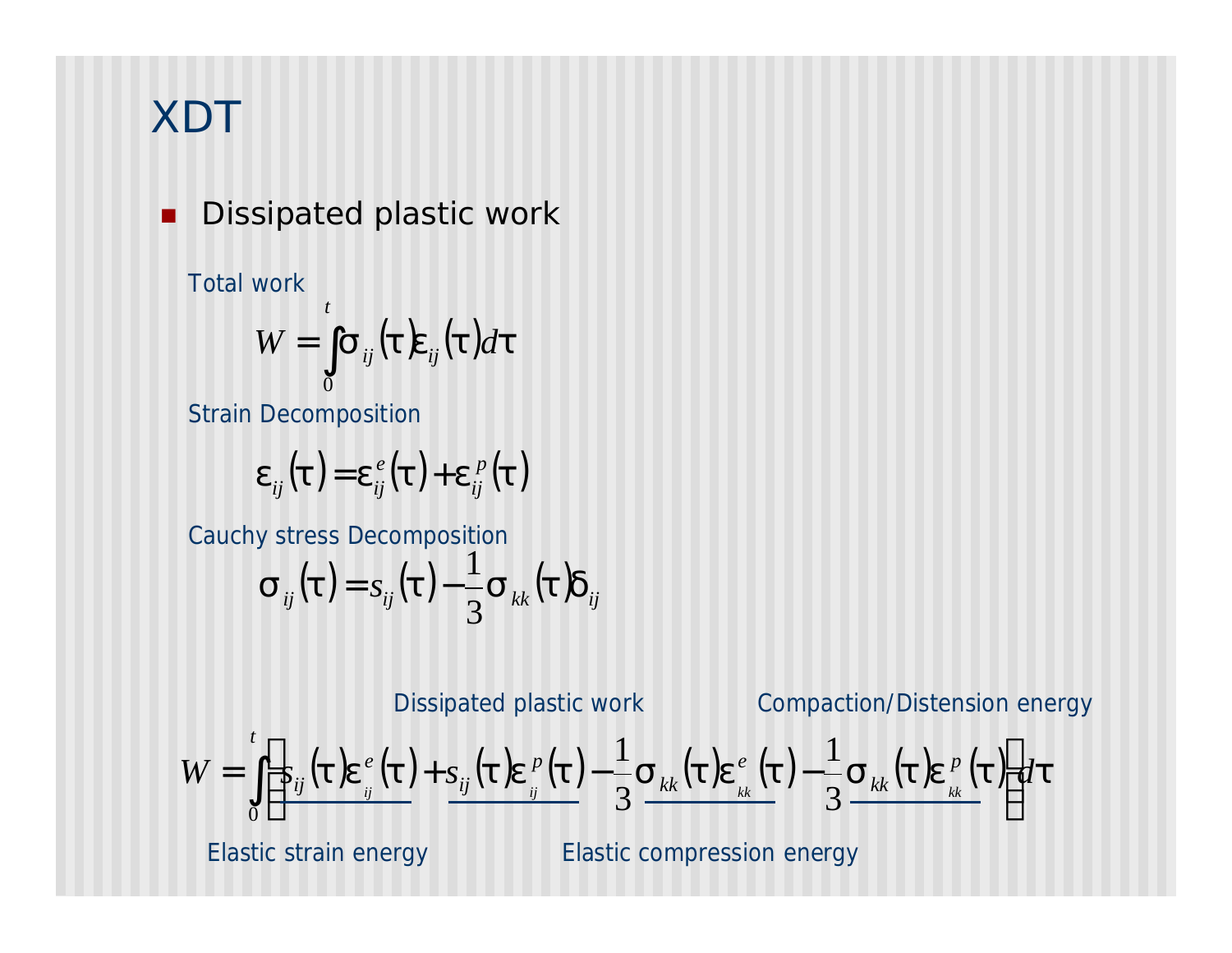- **n** Damage / Morphological change
	- Distension ⇒ hot spot formation (hole burning)
	- Grain break up ⇒ surface area increase (grain burning)
	- Crack evolution ⇒ thermal pathways (flame spread)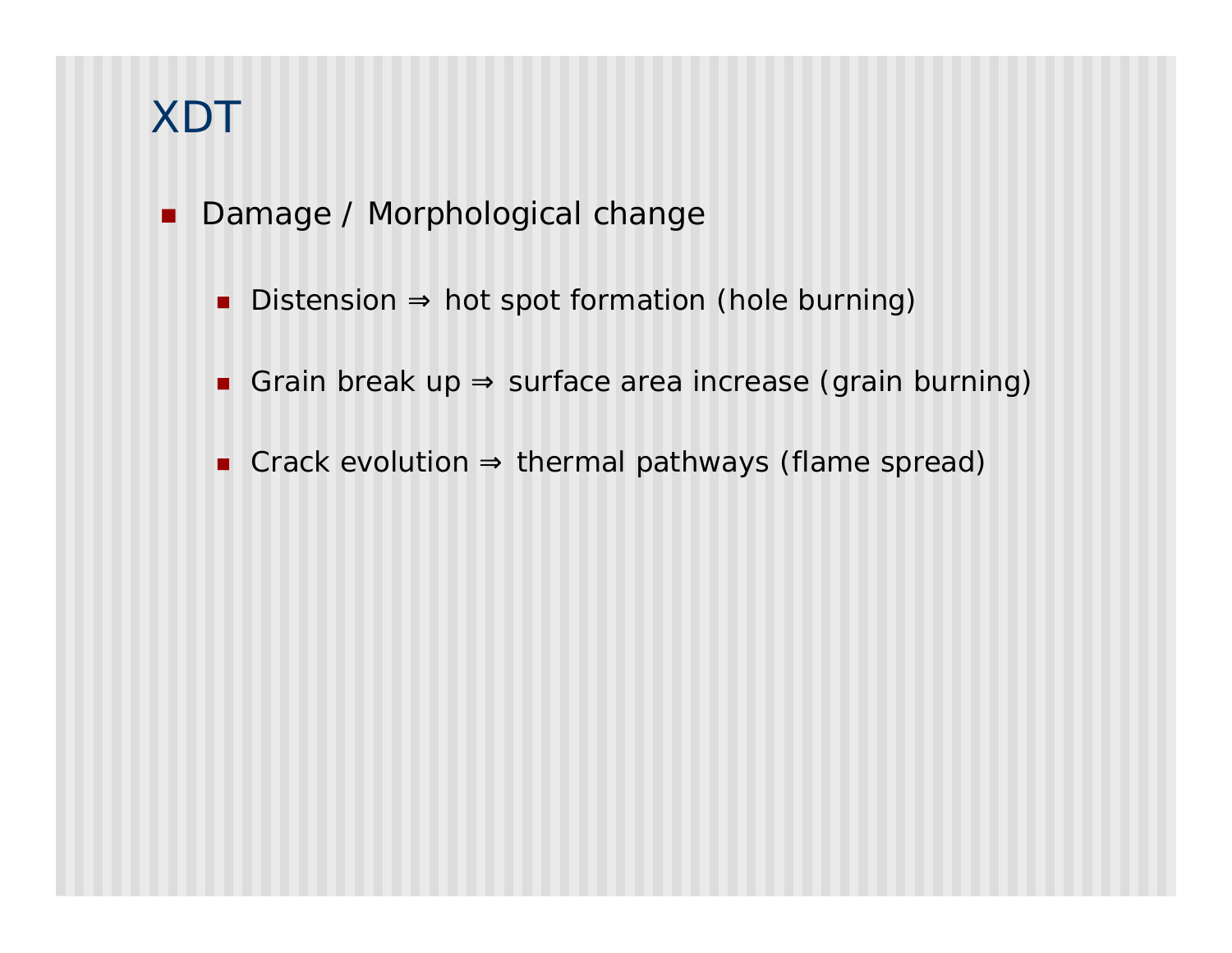# XDT versus SDT

| <b>SDT</b>                            | <b>XDT</b>                                                     |
|---------------------------------------|----------------------------------------------------------------|
| Initiation via Strong-Shock           | Initiation via Low-Amplitude / Long<br><b>Duration loading</b> |
| 'Infinitely-fast' kinetics propagated | 'Slow $\Rightarrow$ Fast' kinetics propagated                  |
| by shock                              | (initially) thermo-mechanically                                |
| Kinetics directly linked to           | Kinetics linked to tensorial stress                            |
| hydrostatic (EOS) response            | state and damage histories (CM)                                |
| Solid / Gas phases in thermo-         | Equilibrium approximation                                      |
| mechanical equilibrium                | questionable                                                   |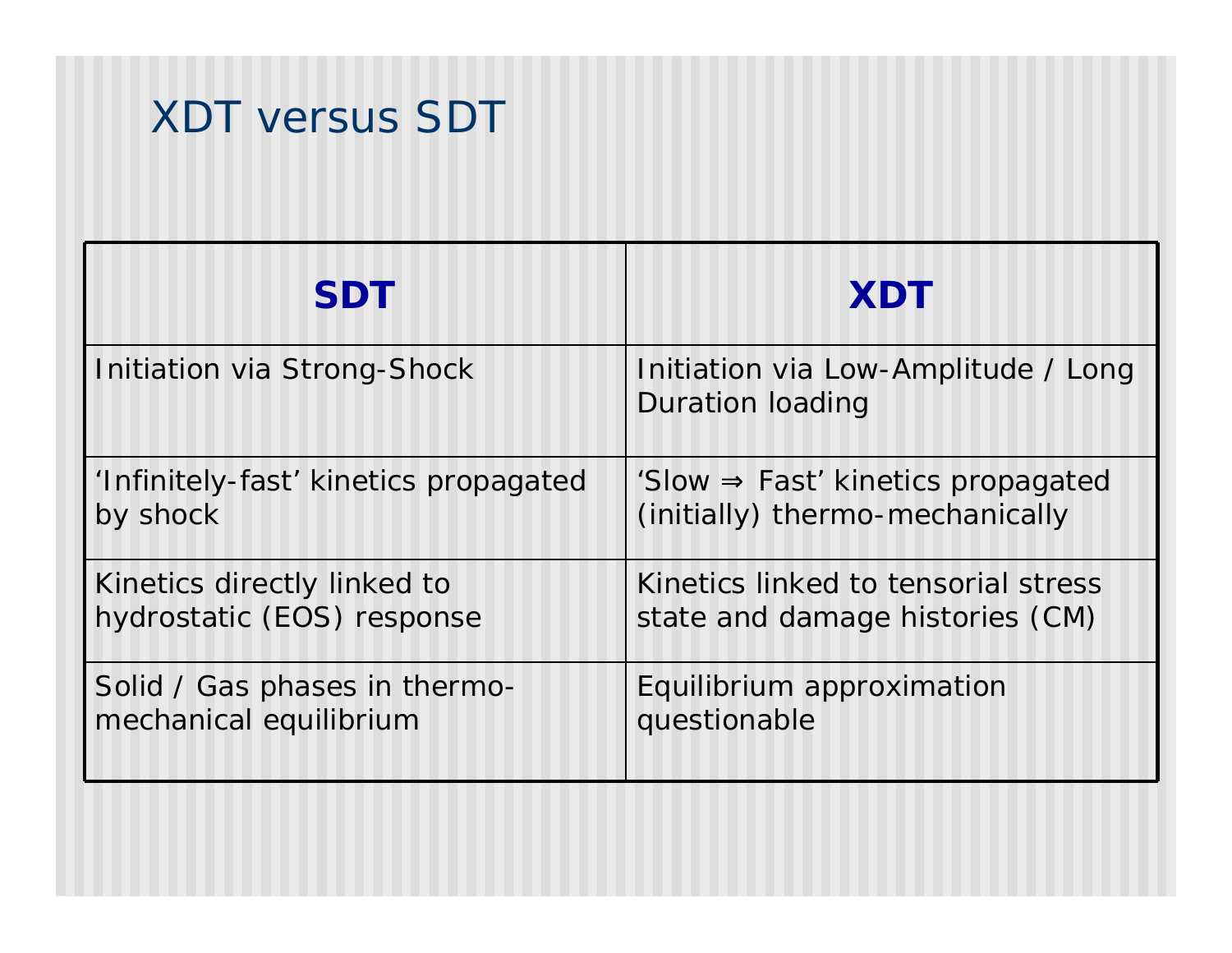### PERMS Model

- **n Propellant Response to Mechanical Stimuli LLNL (Maienschein, Reaugh, and Lee) - 1998**
- **n** Motivation Propellant 'fallback' scenario.
- **Hydrodynamic Conservation** 
	- **n** Single Phase
- **n** Chemical Kinetics
	- **n** Dual Reaction progress variables (I&G form)

$$
\boldsymbol{I}'_1 = G_0 \big(1 - \boldsymbol{I}_1\big)^{s_0} \big(\boldsymbol{h} - a_0\big)^{y_0} + G_1 \big(1 - \boldsymbol{I}_1\big)^{s_1} \boldsymbol{I}_1^{q_1} \boldsymbol{r}'(p) + \left(\frac{S}{V}\right)_0 \big(1 - \boldsymbol{I}_1\big)^{s_2} \boldsymbol{r}'(p) \n\boldsymbol{I}'_2 = G_2 \big(1 - \boldsymbol{I}_2\big)^{s_2} \big(R \boldsymbol{I}_1 - \boldsymbol{I}_2\big)^{q_2} p^{y_2}
$$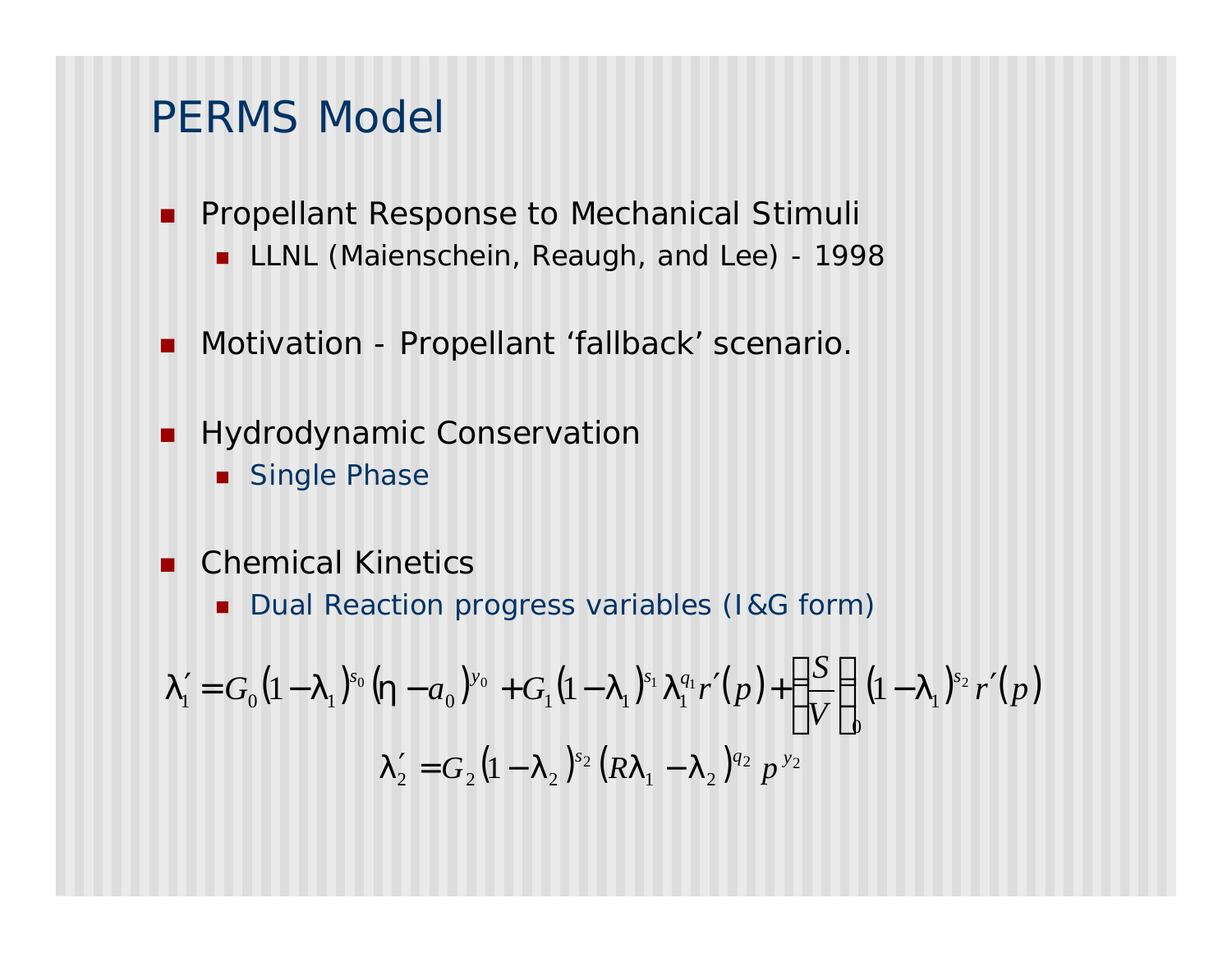### PERMS Model

- **n** Mixed-Phase Thermodynamics
	- **n** Thermo-mechanical equilibrium
- **n** Constitutive Response.

$$
\mathbf{S}_{y} = \left[\mathbf{S}_{y}^{0} + \mathbf{a} \ln(\mathbf{e}_{eps}^{\prime})\right](1 + \mathbf{b}\mathbf{e}_{eps})^{n}
$$

$$
\left(\frac{S}{V}\right)_{0} = A(\mathbf{e}_{eps} - \mathbf{e}_{0})\langle \mathbf{e}^{\prime} \rangle
$$

Mises Viscoplastic Flow Rule

Sensitization factor (modifies primary I&G rate)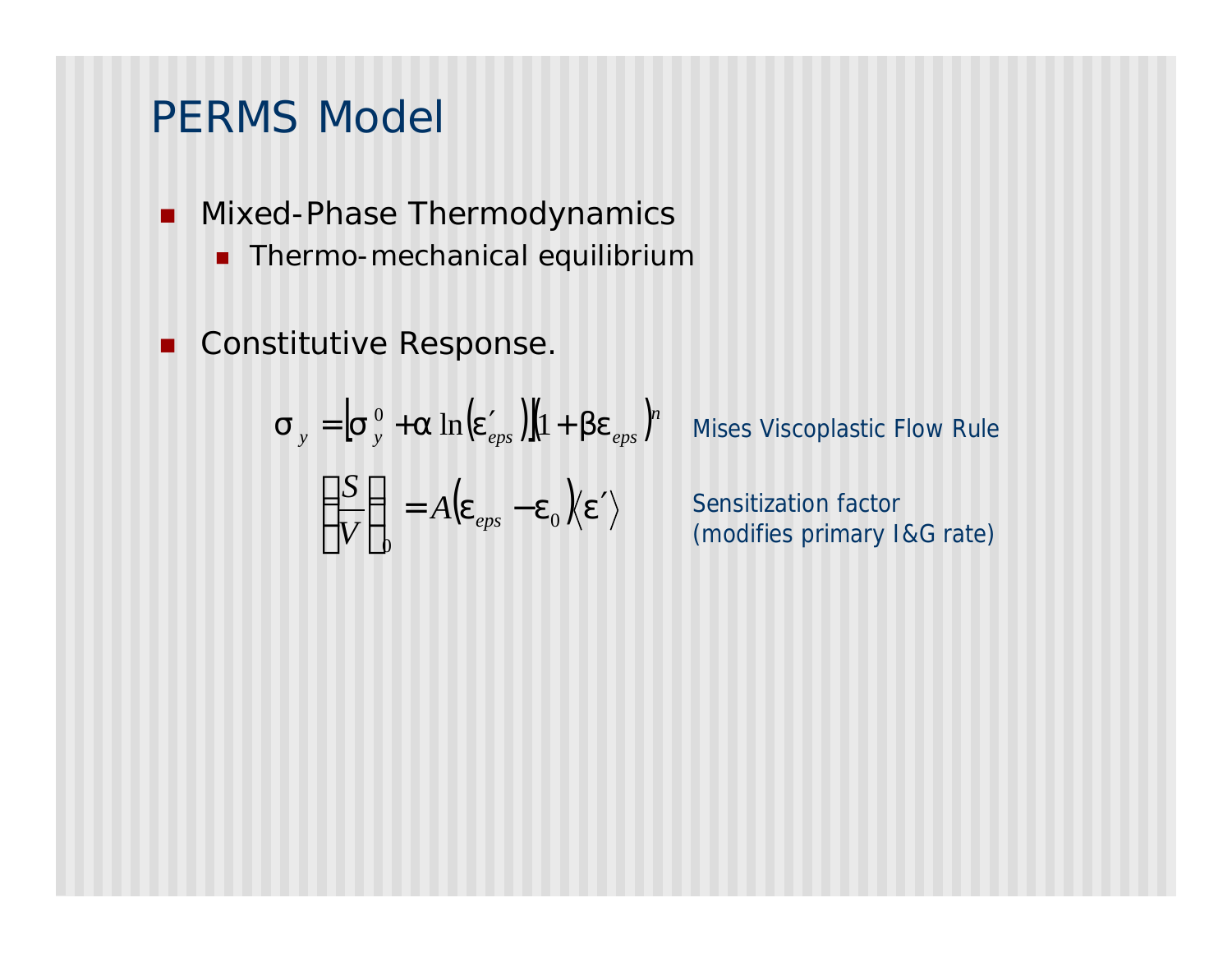### CDAR Model

- Coupled Damage And Distension
	- Lockheed, SNL (Matheson, Drumheller, and Baer) 1999
- Motivation Propellant / Explosive XDT.
- **Hydrodynamic Conservation** 
	- **n** Two Phase
- **n** Chemical Kinetics

$$
c_s^+ = -\frac{\boldsymbol{r}_s(\boldsymbol{j}_s - \boldsymbol{j}_s^0)}{\boldsymbol{t}_H} - \boldsymbol{r}_s \left\langle \frac{S}{V} \right\rangle a p_g^n H(T_i - T^*)
$$

$$
\left\langle \frac{S}{V} \right\rangle = \frac{\boldsymbol{G} \boldsymbol{j}_s}{d_p} \left( \frac{\boldsymbol{j}_s^0}{\boldsymbol{j}_s} \right)^{\frac{1}{2}} \left( \frac{1 - \boldsymbol{j}_s^0}{1 - \boldsymbol{j}_s^0} \right)^{\frac{2}{2}}
$$

Pressure dependence w/ thermal induction

Sensitization factor (Solid volume fraction dependence)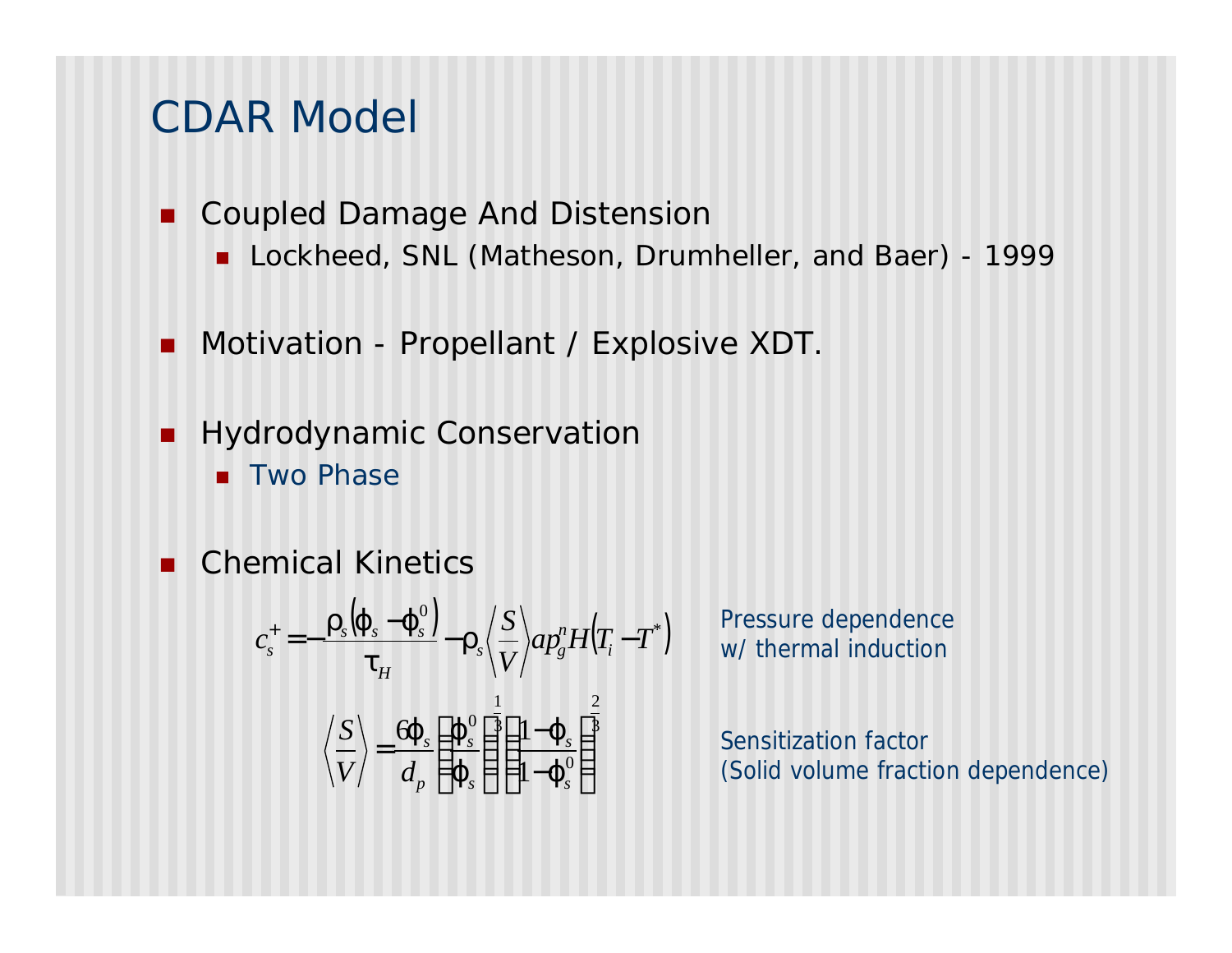### CDAR Model

- Mixed-phase thermodynamics
	- Distinct pressures, temperatures, velocities between phases

' *d*

*e*

*s*

*s*

*j*

*s*

 $=\frac{c_s}{c}$ 

*s c*

 $\int_{c}^{t} C_{s}^{\dagger}$ 

 $j_s$  *r* 

**Constitutive Response** 

 $(N_{\scriptscriptstyle O}^{}+M\!{\rm e}^{{\scriptscriptstyle V}\!p}_{\scriptscriptstyle \rho ff})\epsilon$  $\left( \boldsymbol{e}_{\scriptscriptstyle \rho ff}^{\scriptscriptstyle \nu p} \right)^{\scriptscriptstyle c}$  $\sum_{i=1}^{n}$ *eff n vp eff Dr vp*  $\theta$ <sup> $\mu$ </sup> *vp*  $\begin{bmatrix} e^{ff} & -I \mathbf{1} \mathbf{1} \mathbf{1} \mathbf{v}_0 & I \mathbf{1} \mathbf{M} \mathbf{c}_{eff} & e^{ff} \end{bmatrix}$ *H*  $A(N_0 + M\boldsymbol{e}_{\textit{eff}}^{vp}) exp\left(-\frac{S^+ + H(\boldsymbol{e}_{\textit{eff}}^{f})}{S_{\textit{eff}}}\right)$  $\overline{\phantom{a}}$  $\left( \frac{1}{2} \right)$  $\mathsf I$  $\mathsf{l}$  $\overline{\mathcal{K}}$  $\begin{pmatrix} 1 & s^{Dr} + \end{pmatrix}$  $\mathcal{L}_{\text{eff}}^{\text{vp}} = A(N_{0} + M\mathbf{e}_{\text{eff}}^{\text{vp}})exp[-\mathbf{e}_{\text{eff}}]$  $\mathbf{s}^{Dr}$ +H $\mathbf{e}$  $e_{\text{eff}}^{\text{vp}} = A(N_o + M\epsilon)$  $\overline{\phantom{a}}$  $\overline{\phantom{a}}$  $\overline{\phantom{a}}$  $\overline{\phantom{a}}$  $\overline{\phantom{a}}$  $\overline{\phantom{a}}$ J  $\overline{\phantom{a}}$  $\overline{\phantom{a}}$  $\mathsf{I}$  $\mathsf{I}$  $\mathsf{I}$  $\mathsf{I}$  $\mathsf{I}$ L  $\mathsf{I}$ I I  $\overline{\phantom{a}}$  $\mathcal{L}$  $\mathsf I$  $\mathsf I$  $\overline{\mathcal{K}}$  $\sqrt{}$ +  $-\frac{e_{\textit{t}t}}{e_{\textit{t}}}$   $\left\| \nabla \cdot \right\|$   $\overline{\phantom{a}}$  $\overline{a}$  $\mathsf I$  $\mathsf I$  $\setminus$  $\big($  $\int_{d}^{p} = -D_{\text{eff}} \left| \frac{P_{s}}{\left| n \right|} \right|$   $\left| \frac{P_{s}}{\left| n \right|} \right|$   $\left| \frac{m\omega}{\left| n \right|} \right|$ *s s s d eff s s eff p d S S p p D*  $2$ <sup>2</sup>  $\frac{1}{b}$  0 max  $| \bm{l}_1 | 1$ *b b l e e l e* **v**

Viscoelastic / Viscoplastic Model

Tensile Damage & Distension

Compaction / distension law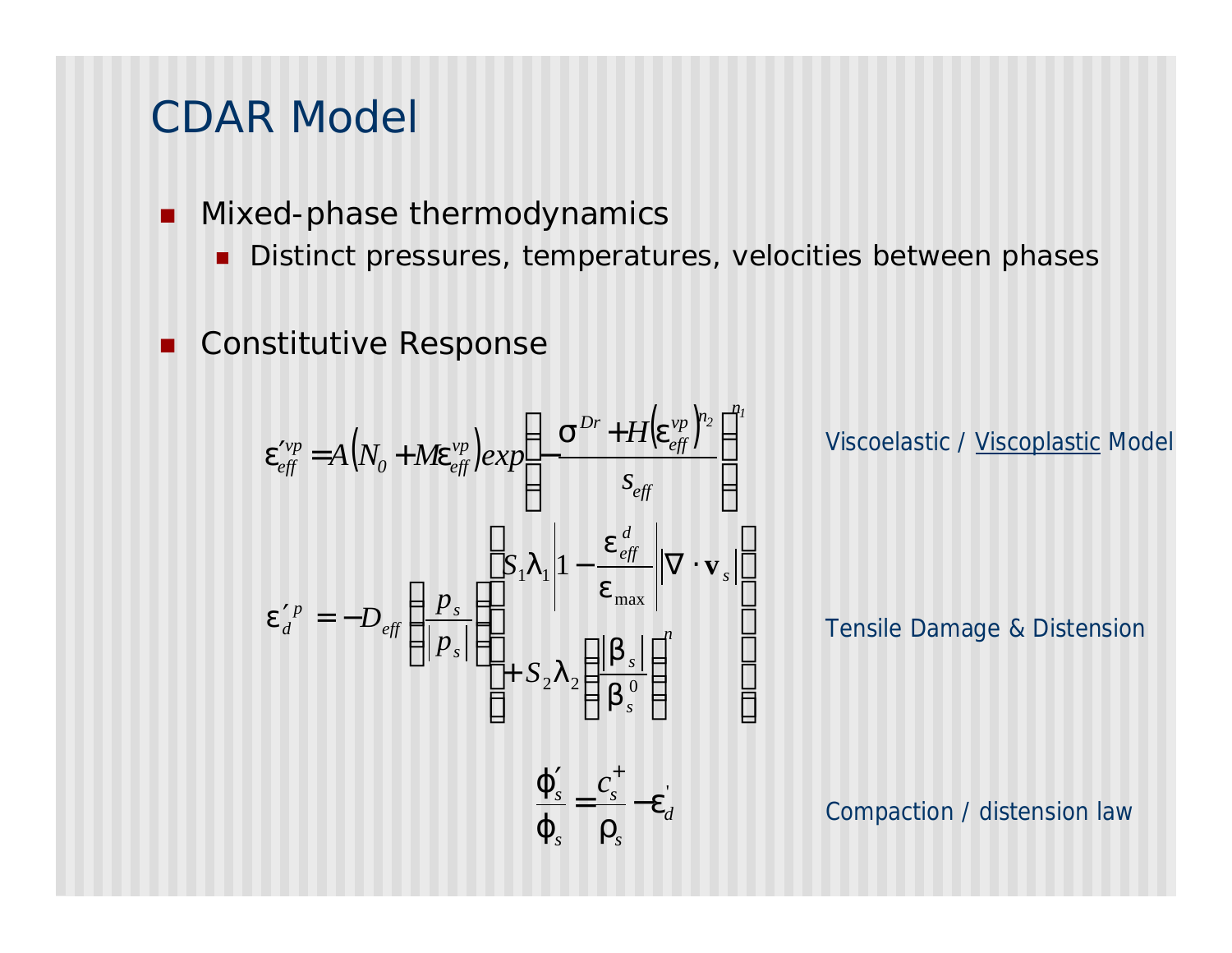### PERMS versus CDAR

### **n** Included Physics

| <b>Physics</b>                    | <b>PERMS</b>                               | <b>CDAR</b>                         |
|-----------------------------------|--------------------------------------------|-------------------------------------|
| Equilibrium Approach              | Thermo-mechanical                          | Non-equilibrium                     |
| Inter-phase transport             | <b>No</b>                                  | Yes                                 |
| <b>Constitutive Approach</b>      | J2 (viscoplastic /<br>isotropic hardening) | J2 (viscoelastic /<br>viscoplastic) |
| <b>Plastic Work</b>               | <b>No</b>                                  | <b>Step Function</b>                |
| <b>Shear Damage</b><br>Coupling   | Yes                                        | Yes                                 |
| <b>Tensile Damage</b><br>Coupling | No                                         | Yes                                 |
| <b>Flame Spread</b>               | <b>No</b>                                  | <b>No</b>                           |